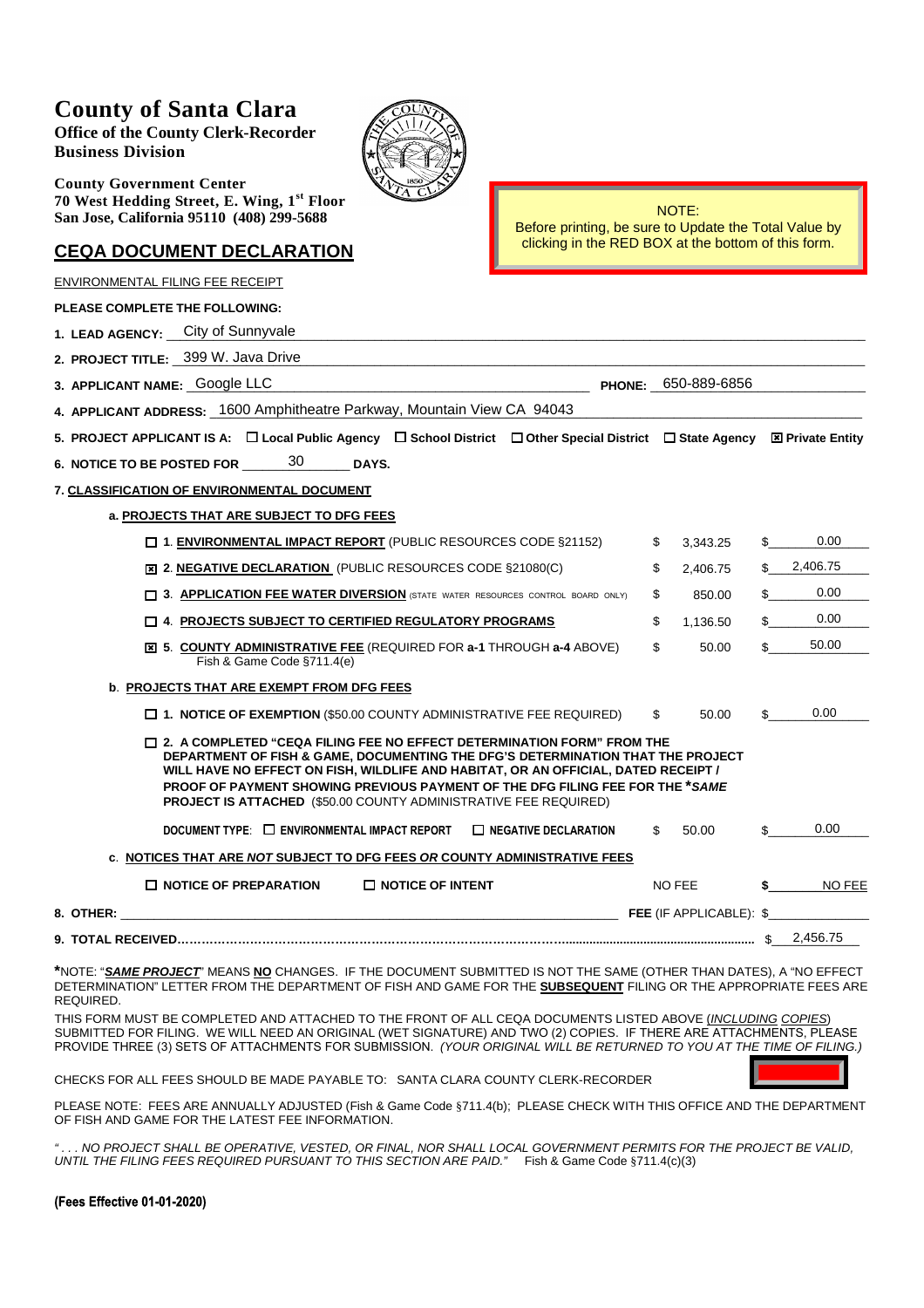

## **NOTICE OF DETERMINATION**

Date: 6/30/2020 File Number: 2019-8001

To: County Clerk Santa Clara **County** 70 West Hedding Street San Jose, California 95110

Office of Planning and Research 1400 Tenth Street, Room 121 Sacramento, California 95814

FROM: Planning Division City of Sunnyvale P.O. Box 3707 Sunnyvale, California 94088-3707

SUBJECT: Filing of Notice of Determination in compliance with Section 21108 or 21152 of the Public Resources Code.

**Project Title:** 399 W. Java Drive

N/A

State Clearinghouse Number Contact Person Telephone Number

**Project Location (APN):** The property is located at 399 W Java Drive, APN 110-26-047

**Project Description: Miscellaneous Plan Permit** to allow minor modification to previously approved Major Moffett Park DR (# 2011-7495), which allowed construction of a 6-story, 315,000 sf office building, 24,000 sf special use amenities building and a 6-level parking structure. Modifications to the office and parking structure include minor changes to building footprints, change of building material from traditional frame structure to mass timber, relocation of 128 surface parking stalls to the parking structure to create more open/landscaped areas, and increase in height of parking structure by 11' to accommodate taller floor-to-floor heights to allow greater flexibility of use in the future

This is to advise that the City of Sunnyvale has approved the above described project on 6/30/2020 and has made the following determination regarding the above described project:

- 1. The Project  $\Box$  will  $\boxtimes$  will not] have a significant effect on the environment.
- 2.  $\Box$  An Environmental Impact Report was prepared for this project pursuant to the provisions of CEQA.  $\boxtimes$  A Mitigated Negative Declaration was prepared for this project pursuant to the provision of CEQA.
- 3. Mitigation measures [ $\boxtimes$  were  $\Box$  were not] made a condition of the approval of the project.
- 4. A mitigation reporting or monitoring plan  $[\boxtimes$  was  $\square$  was not] adopted for this project.
- 5. A statement of Overriding Considerations  $[\Box$  was  $\boxtimes$  was not] adopted for this project.
- 6. Findings  $[\boxtimes]$  were  $\square$  were not] made pursuant to the provisions of CEQA.

The Final EIR, Mitigated Negative Declaration or Negative Declaration and record of project approval is available to the general public at: Community Development Department, City Hall, 456 West Olive Avenue, Sunnyvale, California 94087.

Michelle D. King

6/30/2020

Signature, Principal Planner  $\overline{a}$  Date Date Date Date Date Date Date

Date Received for Filing at OPR